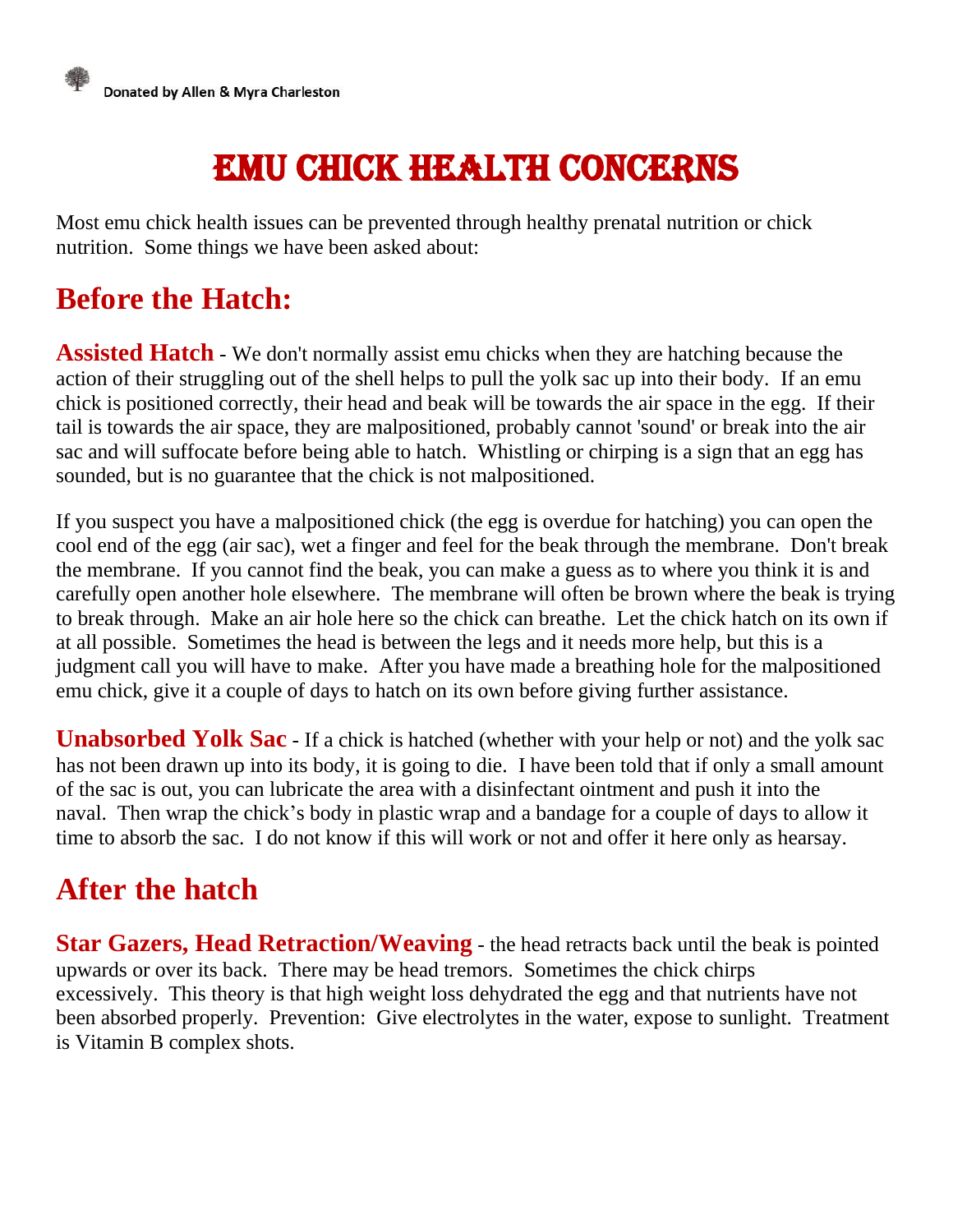### **Leg Problems**

**Splayed Legs** - the affected leg twists out away from the body, rotating to point the toes to a right angle from the body. Splayed legs appear to be caused by two different things, injury and nutritional deficiencies.

- Injury: crowded pens, slick floor surfaces, getting caught behind watering dishes or feeders. Prevention - lots of room, putting a towel down on the hatcher floor, straw or another material on the chick floors, eliminating 'danger areas' in the pens.
- Nutritional deficiencies in the breeder hen is passed on to the chick. Prevention feed a balanced breeder ration prior to and during breeding/laying season.
- Nutritional deficiencies caused by rapid or excessive weight loss in eggs during incubation. If an egg is losing weight too fast, put a piece of paper tape over a section and monitor it.
- Nutritional deficiencies in chicks chicks need a balanced ration in order to develop strong tendons, bones and muscles.

I get several phone calls or emails from site visitors asking if the chick can't be kept alive. In the wild this chick would not be able to keep up and would die early. Even with human intervention it will eventually get so bad that the chick cannot get around. You have a choice. You can prolong it's life by:

- Hand feeding it and watering it several times a day.
- Clean up after it frequently so it is not laying in its own manure.
- Moved into sunshine during nice weather and under shelter in bad weather.
- Protect from the other emu so they don't peck his eyes out or kill him.
- Dig a larger hole to bury the body when it dies anyway.

Or you can put it down immediately.

**Deformed Legs** This includes bowed or twisted bones, one leg shorter than the other. etc. This is caused by a deficiency in the B vitamins and if caught early can be treated by changing to a better diet. Some deformity may remain, but the chick can at least be raised to processing weight.

## Claw Removal

This is not something that we have personal experience with, but we will share what we have been told by farmers that do remove them.

This is done when the chick is at least 12 hours old, usually as it is on its way from the hatcher to the brooder box, however, other farmers return the chick to the hatcher for another 12 hours.

Using a cauterizing chicken debeaker, remove the two outside claws by cutting the claws off at the first knuckle just behind the claw.